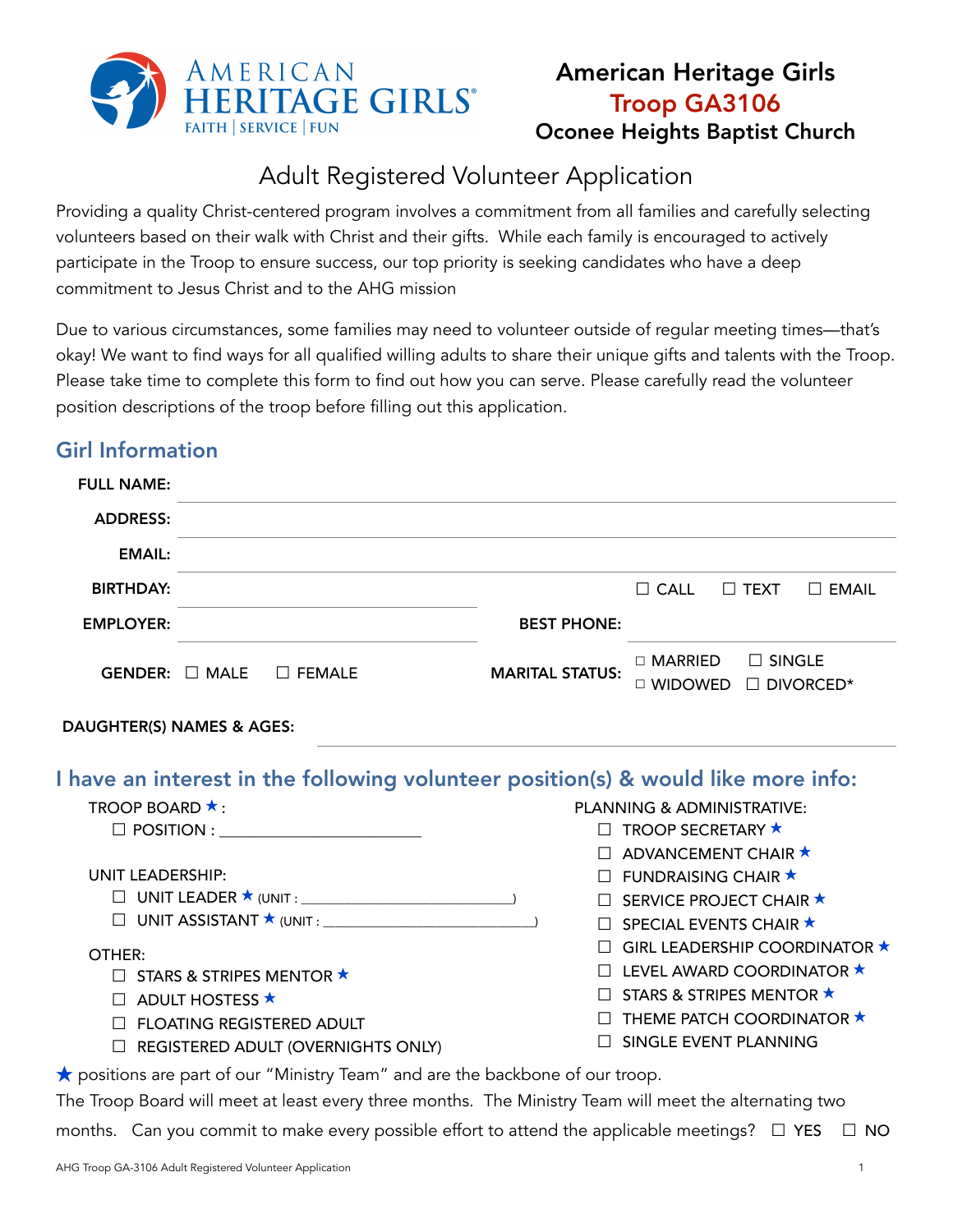| I consider my gifts to be:<br><b>D</b> TEACHING<br><b>HELPING</b><br>$\perp$<br><b>GENEROSITY</b><br>$\Box$<br><b>ADMINISTRATION</b><br><b>ENCOURAGING</b><br><b>LEADERSHIP</b><br><b>HOSPITALITY</b><br>$\Box$ | I consider my weaknesses to be:                                                                              |  |  |  |  |  |  |
|-----------------------------------------------------------------------------------------------------------------------------------------------------------------------------------------------------------------|--------------------------------------------------------------------------------------------------------------|--|--|--|--|--|--|
| <b>My Certifications:</b>                                                                                                                                                                                       |                                                                                                              |  |  |  |  |  |  |
| □ CPR (expires _________)    □ FIRST AID (expires _________)    □ LIFE GUARD (expires _________)                                                                                                                |                                                                                                              |  |  |  |  |  |  |
|                                                                                                                                                                                                                 |                                                                                                              |  |  |  |  |  |  |
| <b>My Commitments, Experience &amp; History</b>                                                                                                                                                                 | Please list all of your current commitments and obligations (besides employment) that affect volunteering:   |  |  |  |  |  |  |
|                                                                                                                                                                                                                 |                                                                                                              |  |  |  |  |  |  |
| applying for and its responsibilities? $\Box$ YES $\Box$ NO*                                                                                                                                                    | Do you feel confident (considering the above) that you can fully commit to the AHG volunteer role(s) you are |  |  |  |  |  |  |
| manner? $\Box$ YES $\Box$ NO*                                                                                                                                                                                   | Do you agree to complete all the required training for your position(s) through the AHGequip app in a timely |  |  |  |  |  |  |
| Are you/your daughter(s) currently or previously a member of another AHG troop?                                                                                                                                 | $\Box$ YES<br>$\Box$ NO                                                                                      |  |  |  |  |  |  |
| Are you/your daughter(s) currently or previously a member of the Girl Scouts?<br>$\Box$ YES<br>$\Box$ NO                                                                                                        |                                                                                                              |  |  |  |  |  |  |
| List and detail any employment or volunteer experience you have working with youth, youth organizations, or<br>working with adult volunteers:                                                                   |                                                                                                              |  |  |  |  |  |  |
|                                                                                                                                                                                                                 |                                                                                                              |  |  |  |  |  |  |
| Have you ever been removed or refused from working or volunteering with children?                                                                                                                               | $\Box$ YES*<br>$\Box$ No                                                                                     |  |  |  |  |  |  |
| Do you regularly attend church?<br>$\Box$ NO*<br>$\Box$ YES                                                                                                                                                     |                                                                                                              |  |  |  |  |  |  |